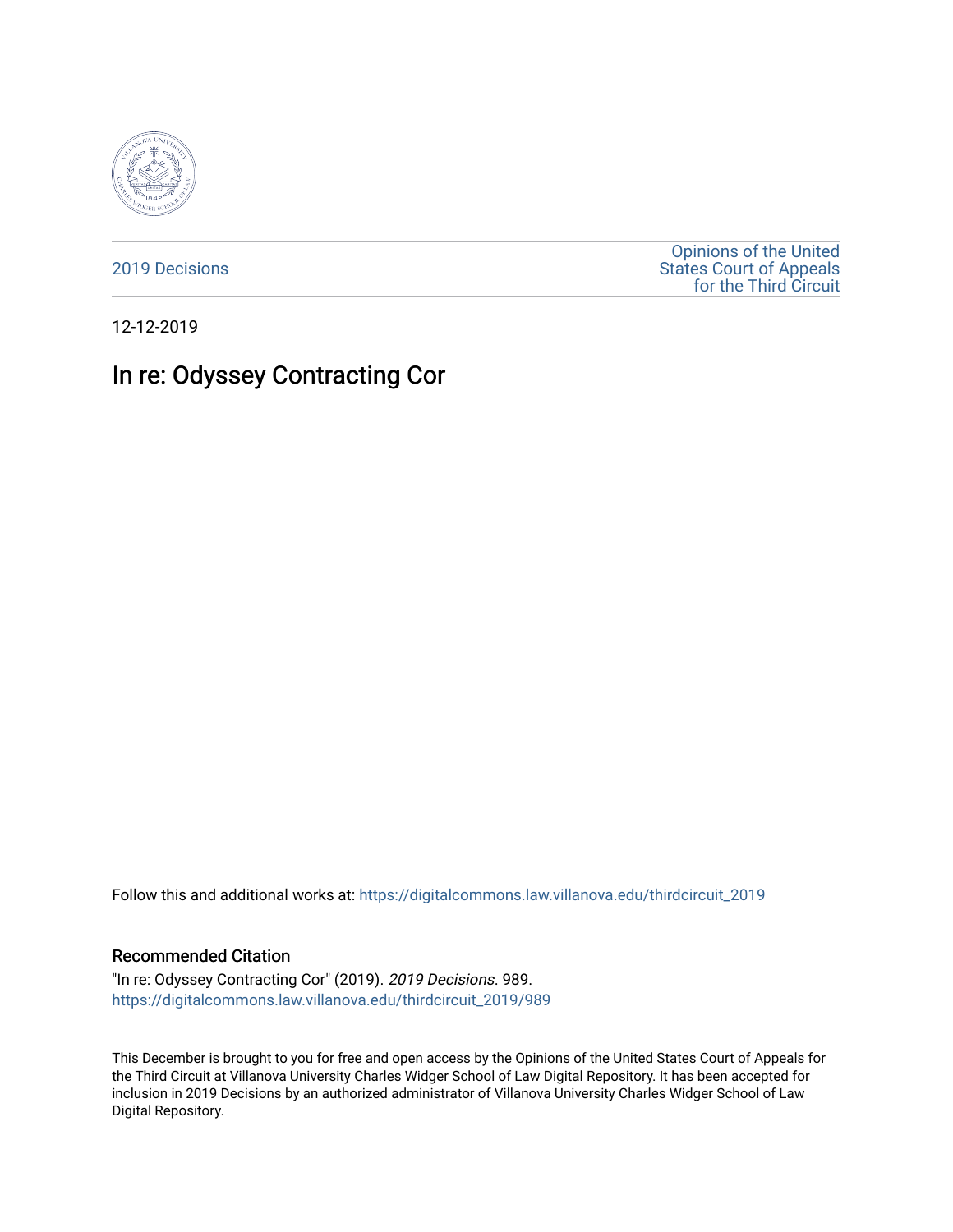PRECEDENTIAL

UNITED STATES COURT OF APPEALS FOR THE THIRD CIRCUIT

**\_\_\_\_\_\_\_\_\_\_\_\_\_\_\_\_**

Nos. 19-1150 & 19-1151 **\_\_\_\_\_\_\_\_\_\_\_\_\_\_\_\_**

In re: ODYSSEY CONTRACTING CORP., Appellant

L&L PAINTING CO., INC.

v.

ODYSSEY CONTRACTING CORP.; FEDERAL INSURANCE COMPANY

**\_\_\_\_\_\_\_\_\_\_\_\_\_\_\_\_**

Appeal from the United States District Court for the Western District of Pennsylvania (D.C. Civil Action Nos. 2-18-cv-00456 and 2-18-cv-00458) District Judge: Honorable Cathy Bissoon

Argued September 25, 2019

**\_\_\_\_\_\_\_\_\_\_\_\_\_\_\_\_**

Before: SMITH, Chief Judge, McKEE, AMBRO, Circuit Judges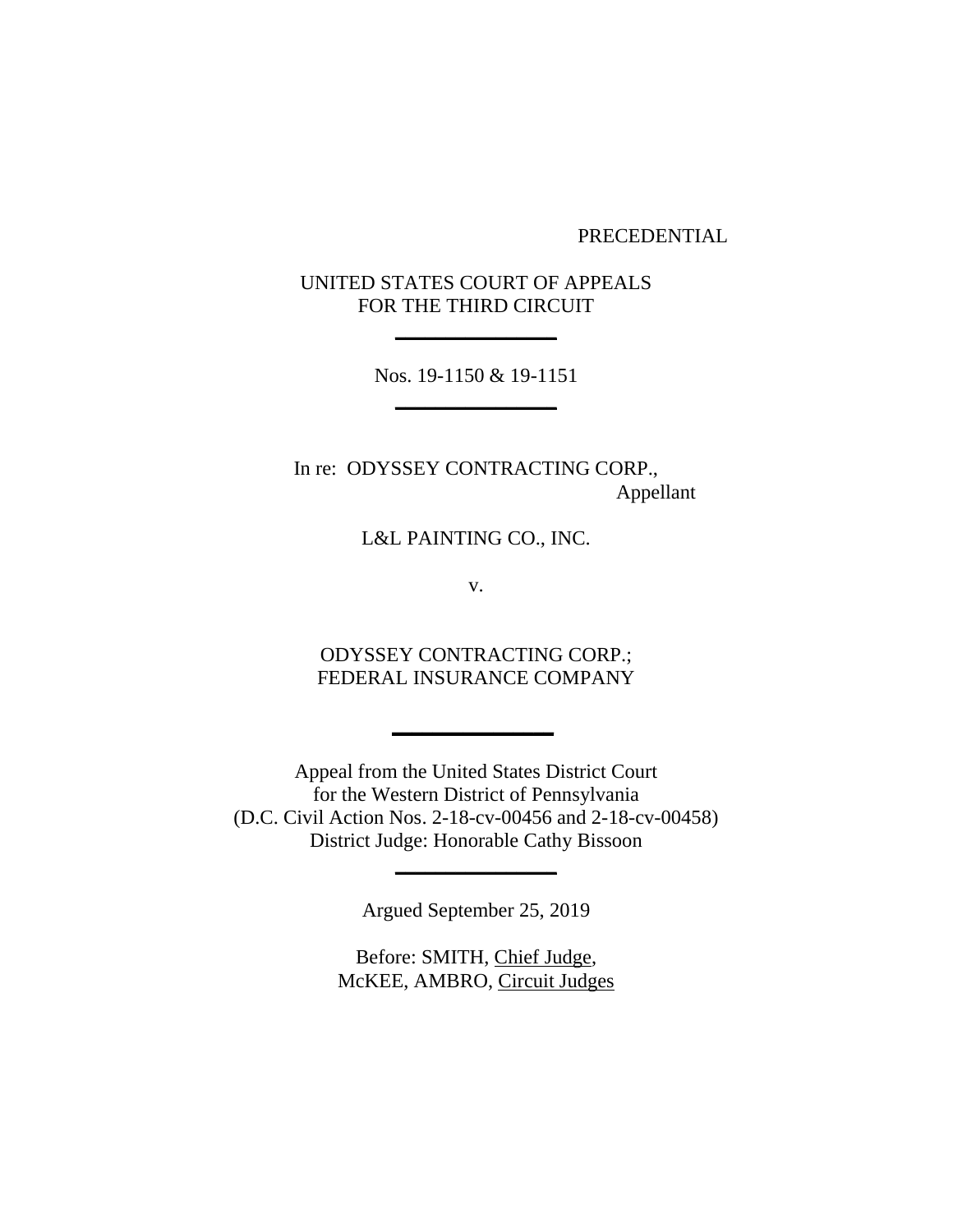(Opinion filed: December 12, 2019)

Chris Georgoulis (Argued) Georgoulis 120 Wall Street, Suite 1803 New York, NY 10005

Robert O. Lampl Rober O Lampl & Associates 223 Fourth Avenue, 4th Floor Pittsburgh, PA 15222

Counsel for Appellant

Jose Aquino Charles Fastenberg (Argued) Jeffrey W. Spear Duane Morris 1540 Broadway New York, NY 10036

Joel M. Walker Duane Morris 600 Grant Street, Suite 5010 Pittsburgh, PA 15219

Counsel for Appellees

## OPINION OF THE COURT **\_\_\_\_\_\_\_\_\_\_\_\_\_\_\_\_**

**\_\_\_\_\_\_\_\_\_\_\_\_\_\_\_\_**

AMBRO, Circuit Judge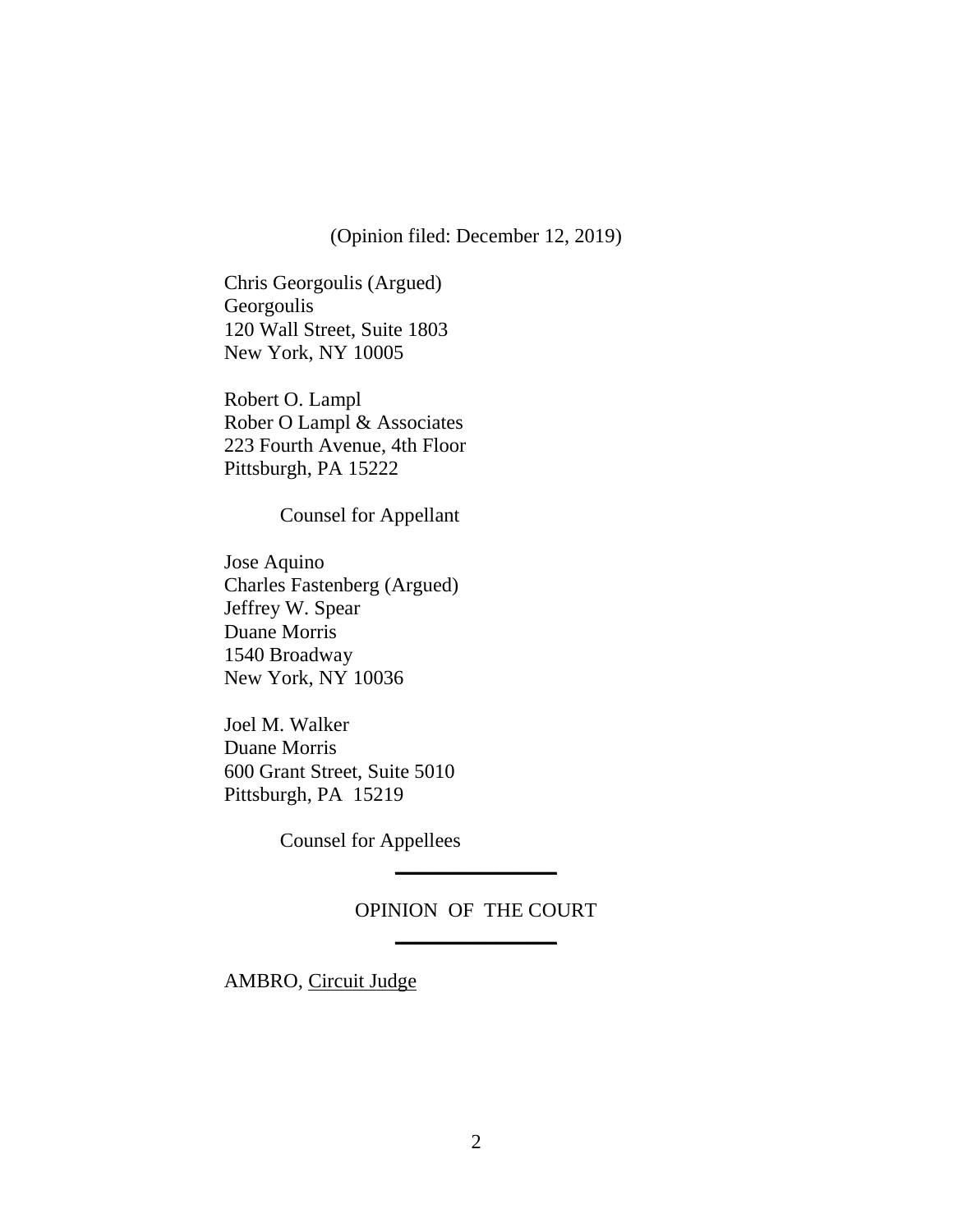Appellant Odyssey Contracting Corp. and Appellee L&L Painting Co., Inc. were, respectively, a subcontractor and the prime contractor on a project to repaint the Queensboro Bridge. Over the course of that project, Odyssey and L&L became embroiled in a dispute over whether L&L was underpaying Odyssey. Consequently, Odyssey stopped its work, and the parties sued each other for breach of contract. After Odyssey filed for bankruptcy, this litigation became the subject of an adversary proceeding in the Bankruptcy Court.

At the final pre-trial conference, the parties entered into a stipulation approved by the Bankruptcy Court. The stipulation provided that if the Bankruptcy Court determined that Odyssey was the breaching party, then "all of the [p]arties' pending claims will be withdrawn and disposed of in their entirety with prejudice" and the adversary proceeding "shall be deemed to be finally concluded in all respects."

Following a bench trial, the Bankruptcy Court concluded that Odyssey was the breaching party. Accordingly, it entered an order "direct[ing] [the] parties to resolve the . . . adversary proceeding . . . in compliance with the [s]tipulation." The order also required the parties to provide a status update within three weeks as to whether that had been done.

Instead, Odyssey appealed to the District Court, seeking review of the Bankruptcy Court's decision that it was the breaching party. L&L moved to dismiss the appeal, arguing that, under the terms of the stipulation, Odyssey had released its claims and waived its right to appeal. The District Court agreed and modified the Bankruptcy Court's order to make it a dismissal of the adversary proceeding with prejudice.

Odyssey now appeals to us. Because we agree that Odyssey waived its right to appeal by entering into the stipulation, we will affirm.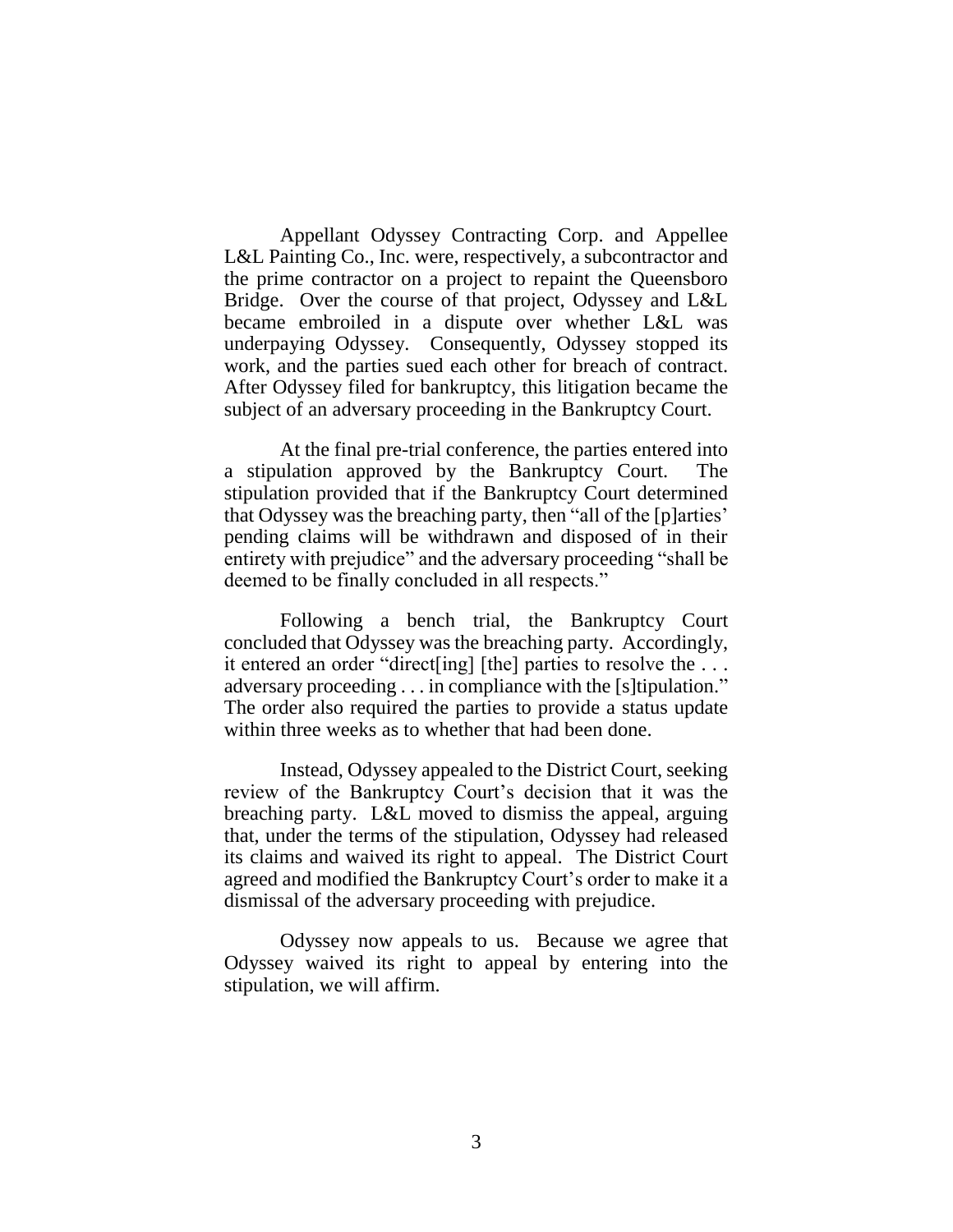### **I. Jurisdiction**

The Bankruptcy Court had jurisdiction under 28 U.S.C. §§ 157(a) and 1334(b). The District Court's jurisdiction, on which our jurisdiction depends, is less certain.

District courts have jurisdiction to "hear appeals . . . from final judgments, orders, and decrees . . . of bankruptcy judges." 28 U.S.C. § 158(a)(1). The order from which Odyssey appealed was the Bankruptcy Court's order directing the parties to resolve the adversary proceeding per the stipulation and requiring a status update on whether that had been done. Was this a final order conferring appellate jurisdiction on the District Court? With some hesitation, we conclude that it was.

"[C]onsiderations unique to bankruptcy appeals" require "constru[ing] finality in a more pragmatic, functional sense . . . ." *In re Prof'l Ins. Mgmt.*, 285 F.3d 268, 279 (3d Cir. 2002). Thus, "a bankruptcy court order ending a separate adversary proceeding is appealable as a final order even though that order does not conclude the entire bankruptcy case." *Id.* at 281 (quoting *In re Moody*, 817 F.2d 365, 367–68 (5th Cir. 1987)). But in determining whether an order deciding a specific adversary proceeding is final, we typically "apply the same concepts of appealability as those used in general civil litigation." *In re White Beauty View, Inc.*, 841 F.2d 524, 526 (3d Cir. 1988). "A final judgment is one which ends the litigation on the merits and leaves nothing for the court to do but execute the judgment." *Riley v. Kennedy*, 553 U.S. 406, 419 (2008) (internal quotation marks omitted). Thus an order is not final where it "contemplates the possibility of future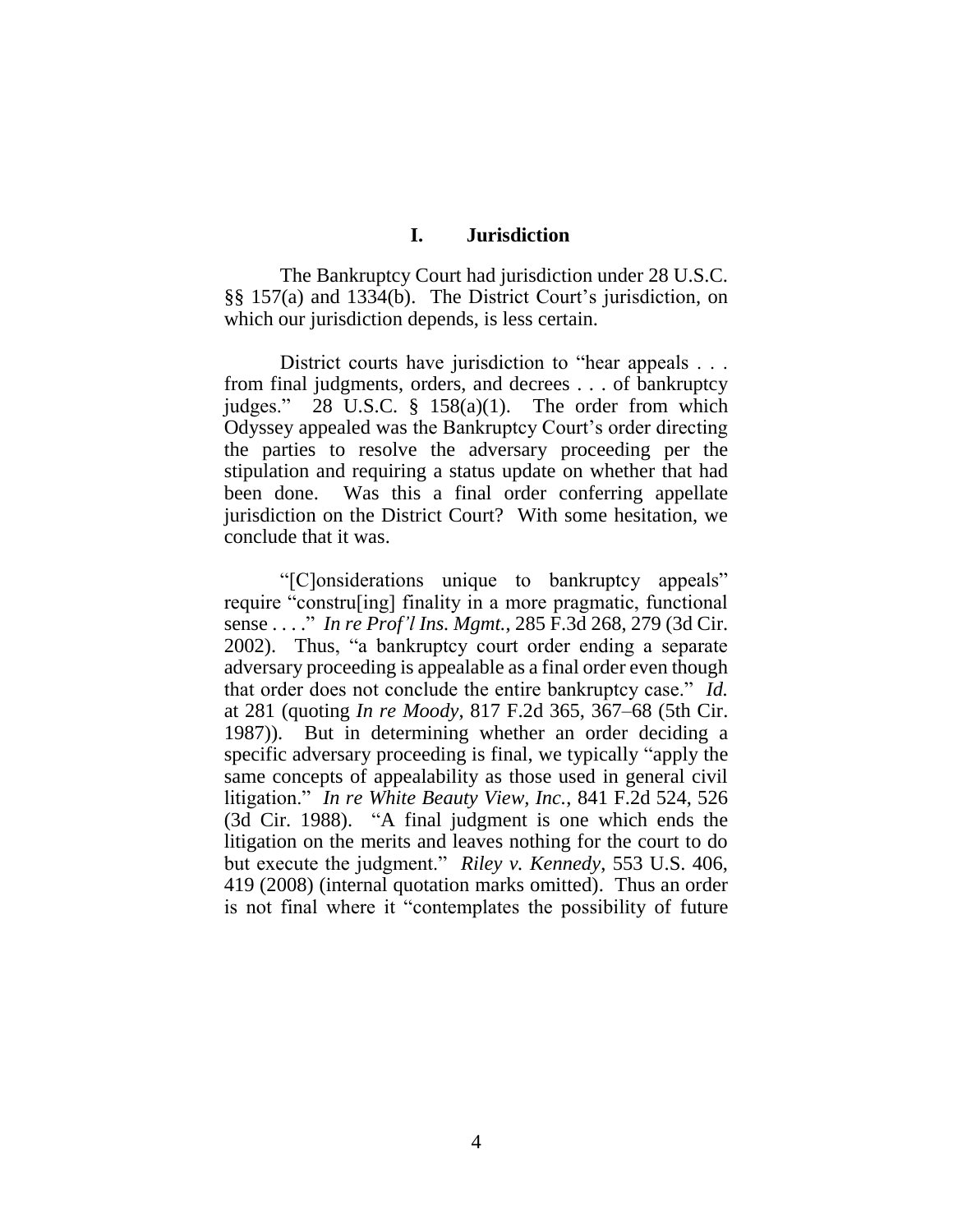proceedings." *Delgrosso v. Spang & Co.*, 903 F.2d 234, 236 (3d Cir. 1990).

The Bankruptcy Court's order here could suggest—if not contemplate—the possibility of future proceedings, as it required the parties to "file a joint status report indicating whether all actions in compliance with the [s]tipulation and [o]rder ha[d] been taken to resolve [the adversary proceeding] or, if . . . not, why [not,]. . . and what steps remain to be taken." If Odyssey had not appealed when it did, the Bankruptcy Court may have issued a further order dismissing the parties' claims pursuant to the stipulation. Or it may have entertained a motion by L&L to enforce the stipulation. But as things stood when Odyssey appealed, *some* further action was required—either by the parties or the Bankruptcy Court<sup>1</sup>—as the order did not itself dismiss the parties' claims or provide that it would automatically ripen into a final order of dismissal absent some further action by the parties within a specified time period. *See United States v. Wang*, 926 F.2d 92, 94–96 (1st Cir. 1991) (concluding that an order was final where it provided that a settlement agreement would take effect unless the parties agreed to modify it within sixty days, and noting that the order "did not instruct the parties to report back for further proceedings"); *cf. Weber v. McGrogan*, 939 F.3d 232, 239–40 (3d Cir. 2019) (holding that an order dismissing a case without prejudice may be final where it is "self-executing" because it

 $\overline{a}$ 

<sup>&</sup>lt;sup>1</sup> The parties, for example, could have further stipulated to dismissal under Federal Rule of Civil Procedure 41, which would have required the Bankruptcy Court to take no further action to dismiss the matter. *See* Fed. R. Civ. P.  $41(a)(1)(A)(ii)$ (providing that an action may be dismissed without a court order when a stipulation of dismissal signed by all parties is filed); Fed. R. Bank. P. 7041 (providing that Federal Rule of Civil Procedure 41 applies in adversary proceedings).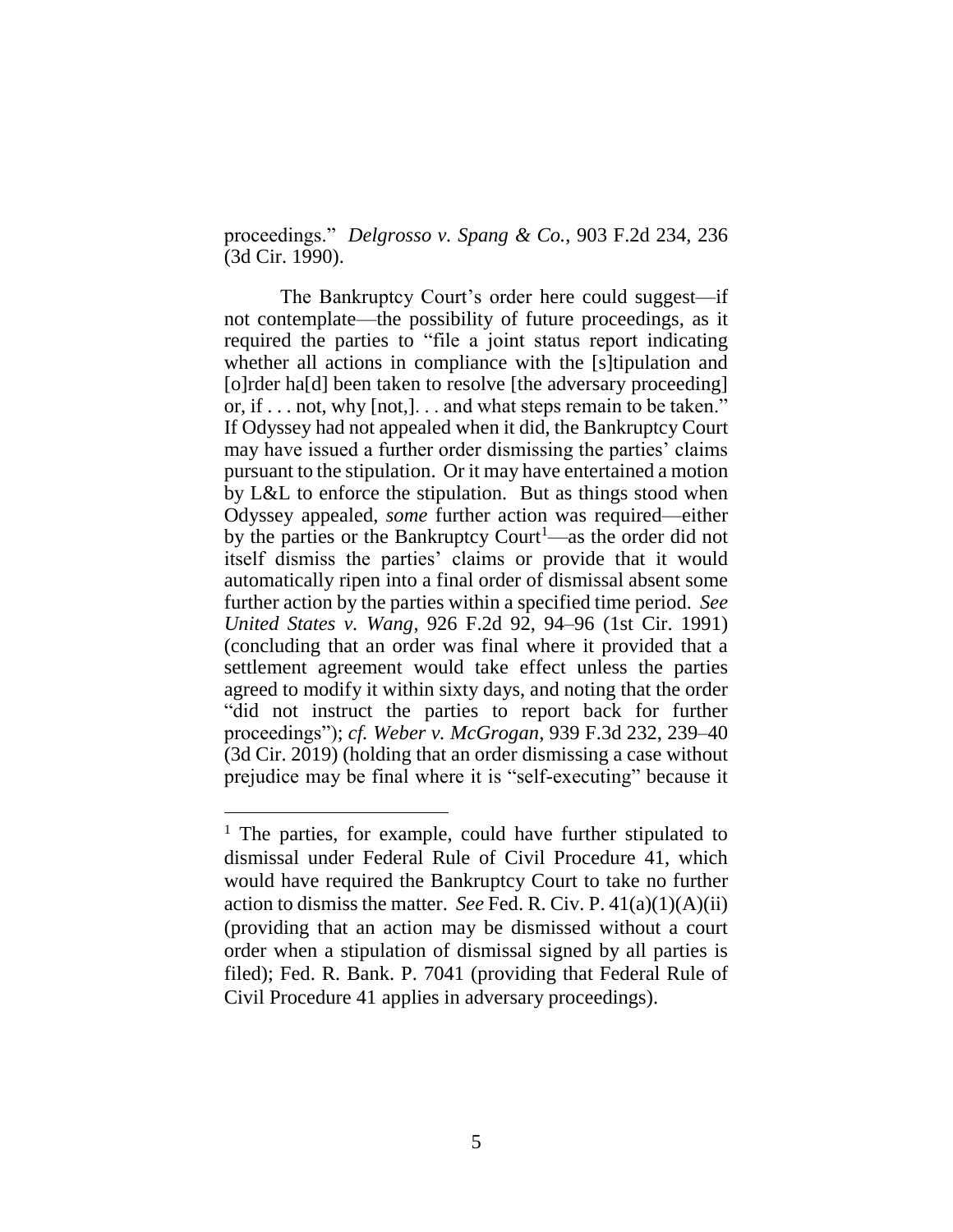contains "language converting the dismissal to a final order at the end of [a specified] period").

On the other hand, "if only a 'ministerial' task remains for the court to perform"—such as calculating damages when that task is mechanical and uncontroversial—"then immediate appeal is allowed." *Skretvedt v. E.I. DuPont De Nemours*, 372 F.3d 193, 200 n.8 (3d Cir. 2004). Here, the most that remained for the Bankruptcy Court to do was to enter a further order dismissing the parties' claims per the stipulation. Perhaps recognizing this, the District Court declined to remand the case for the Bankruptcy Court to "further interpret and enforce its order approving the stipulation," concluding that this would be "senseless[] given that Odyssey most[ ]likely would appeal the resulting[ ]decision" back to the District Court. J.A. 7. Instead, it took that small, ministerial step itself, modifying the Bankruptcy Court's order to dismiss the adversary proceeding with prejudice.

Because all that remained for the Bankruptcy Court to do was to dismiss the claims in accord with the stipulation, and mindful that in the bankruptcy context we construe finality in a more pragmatic, functional sense, we conclude that the Bankruptcy Court's order was final such that the District Court had jurisdiction to consider Odyssey's appeal under 28 U.S.C. § 158(a)(1). And because that Court had appellate jurisdiction, we have jurisdiction to review its final order disposing of the appeal under 28 U.S.C. §§ 158(d)(1) and 1291.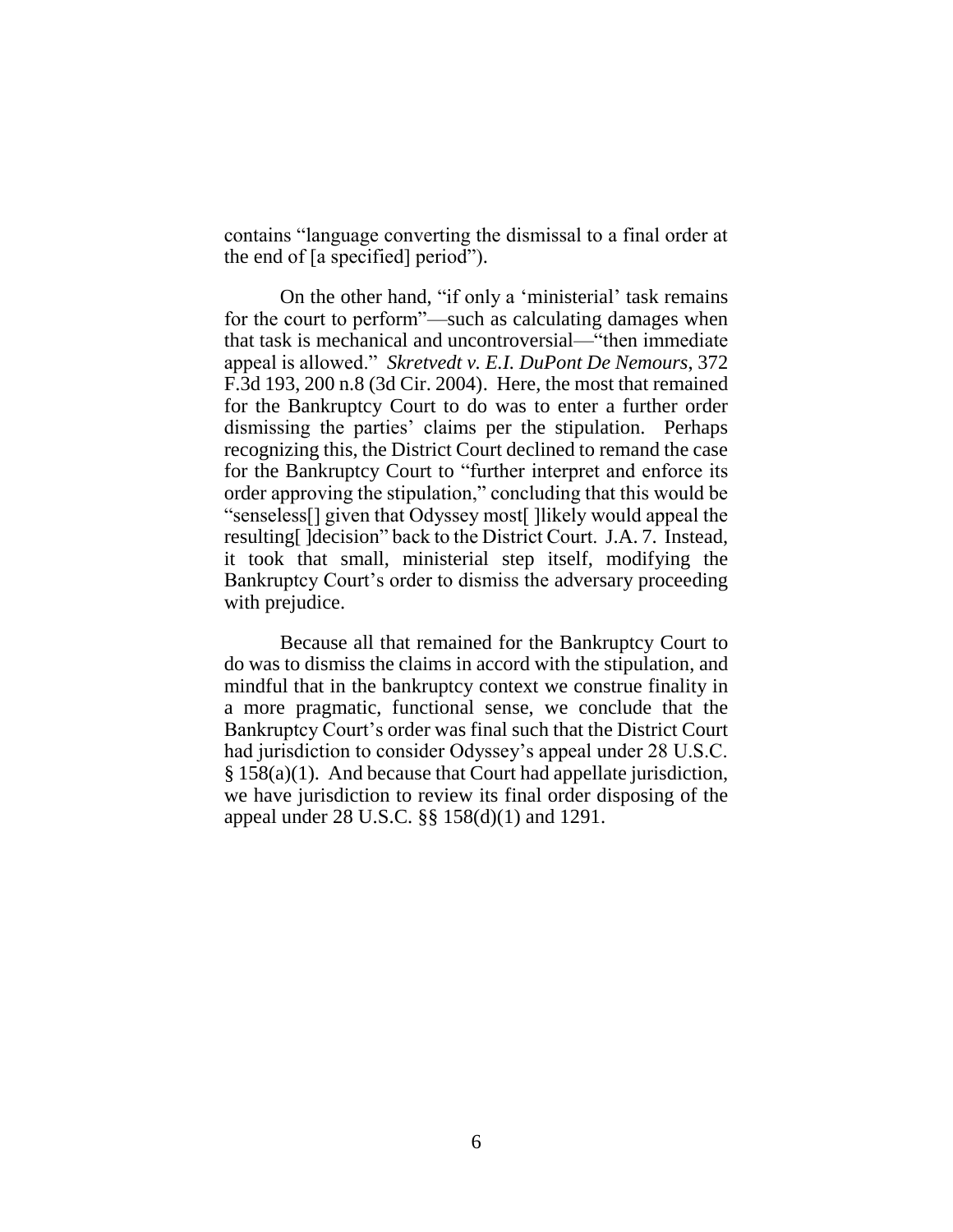## **II. Analysis<sup>2</sup>**

Having determined that we have jurisdiction, we next consider whether Odyssey waived its right to appeal by agreeing to the stipulation. We conclude that it did.

In construing a stipulation, we consider first its plain language. *Waldorf*, 142 F.3d at 612. What the words indicate is that Odyssey waived its right to appeal the Bankruptcy Court's determination that it was the breaching party.

Paragraphs 1 and 2 of the stipulation set out the relevant language:

- 1. In the event this Court [i.e., the Bankruptcy Court] determines after trial that Odyssey was the breaching party, then L&L's damages claim for the said breach(es) will be deemed to exceed Odyssey's damages claims for all of its claims . . . ; *and, thereupon, all of the Parties' pending claims will be withdrawn and disposed of in their entirety with prejudice by L&L and Odyssey, respectively*.
- 2. In the event the Court determines after trial that Odyssey was the breaching party, the Parties' withdrawal and

 $\overline{a}$ 

<sup>&</sup>lt;sup>2</sup> "Because the District Court sat [here] as an appellate court, [we] conduct[] the same review of the Bankruptcy Court's order as did the District Court." *In re Telegroup, Inc.*, 281 F.3d 133, 136 (3d Cir. 2002). Our review of the latter's construction of the stipulation is plenary. *Waldorf v. Shuta*, 142 F.3d 601, 608 & n.1 (3d Cir. 1998).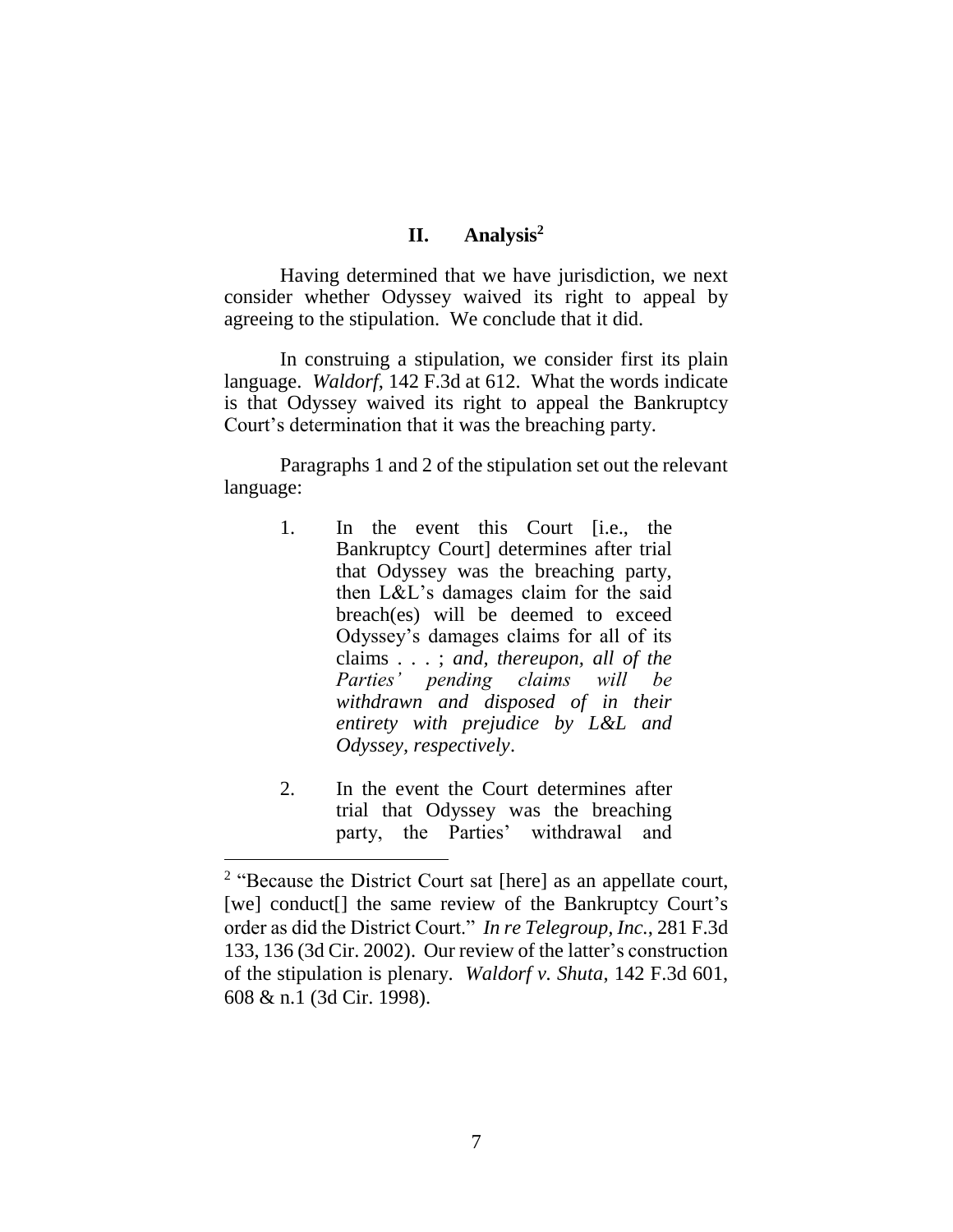disposition of their respective claims . . . shall include all their damages claims for . . . any and all . . . alleged wrongdoing of any type or description; . . . *and this proceeding shall be deemed to be finally concluded in all respects*. The Parties shall exchange mutual final releases reflecting the terms of this Stipulation.

J.A. 473–74 (emphases added).

The stipulation does not specifically refer to Odyssey's right to appeal the Bankruptcy Court's determination, yet several aspects of the above language indicate an intent to waive that right.

First, the stipulation provides that, following the Bankruptcy Court's determination, Odyssey will "thereupon . . . withdraw[] and dispose[] of" its claims. *Id.* at 474. "[T]hereupon" indicates that Odyssey will resolve its claims "immediate[ly]; without delay; [or] promptly." *Thereupon*, Black's Law Dictionary (11th ed. 2019). It is difficult to reconcile this language with Odyssey's reading of the stipulation, under which Odyssey need not dispose of its claims until after the resolution of one or more appeals, which would necessarily prolong the litigation.

Second, the stipulation provides that, upon the Bankruptcy Court's decision, "this proceeding shall be deemed to be finally concluded *in all respects*." J.A. 474 (emphasis added). Again, the possibility of an appeal is not consistent with this language: if an appeal were possible, then the proceeding is not finally concluded *in all respects*; indeed, the proceeding may continue on appeal and, should the appeal result in reversal, it may continue in the Bankruptcy Court.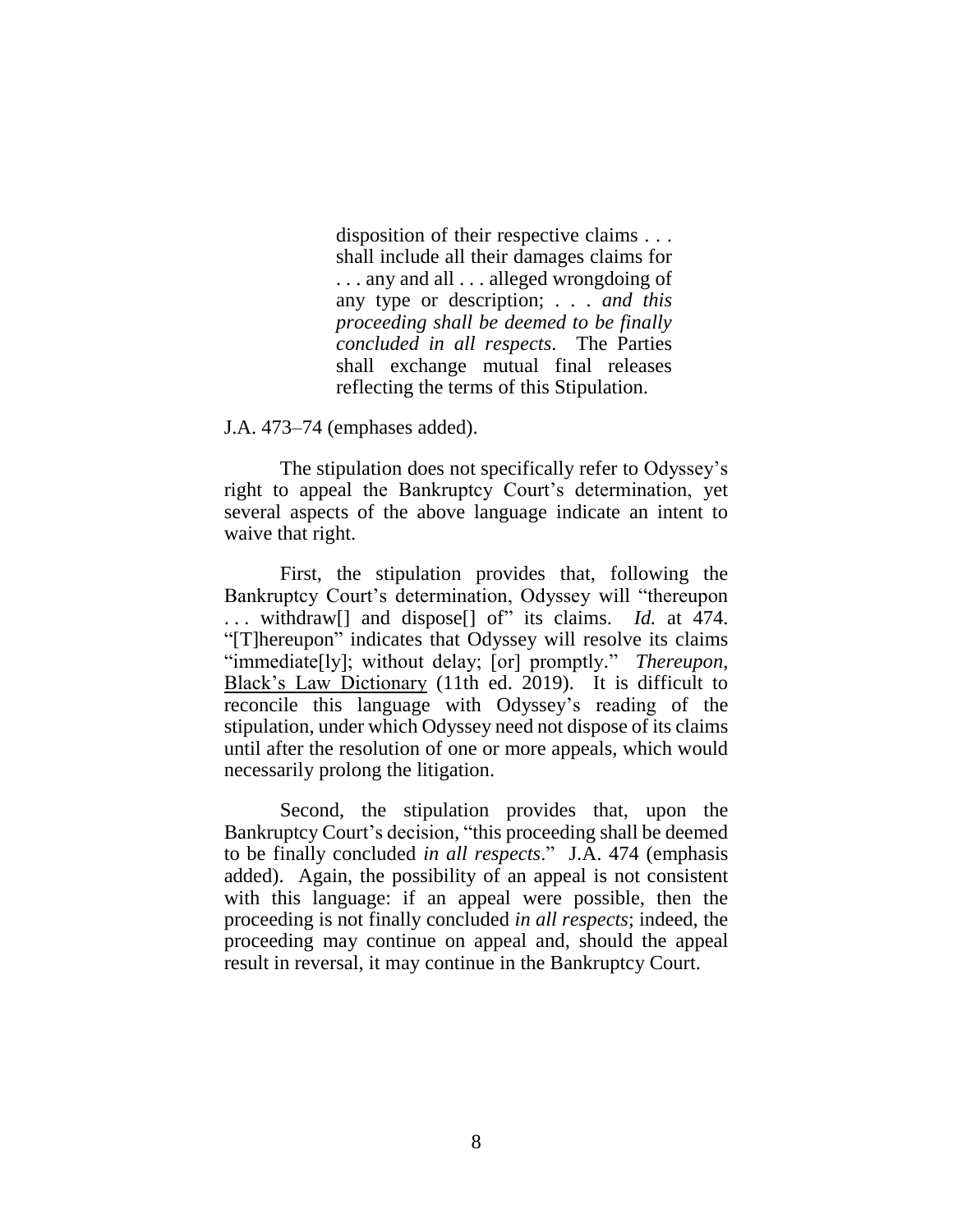Furthermore, paragraph 1 of the stipulation not only provides for the disposal of all of the parties' pending claims, but specifies that this disposition is "with prejudice." The inclusion of this legal term of art undeniably established that if the Bankruptcy Court—not the District Court or the Court of Appeals—found Odyssey to be the party that breached the contract, the litigation would end. In other words, the stipulation barred any appeal. *See With Prejudice*, Black's Law Dictionary (11th ed. 2019).

Apart from disputing the meaning of the stipulation's plain language, the parties ask us to apply opposite rules of construction where the stipulation is silent as to the right to appeal. Odyssey argues silence cuts in its favor, positing that a stipulation for a trial court to decide a certain claim does not waive the right to appeal the claim unless it is expressly waived. L&L urges the opposite rule—under which silence would support its position—arguing that a stipulation to a certain resolution of a claim waives the right to appeal the claim unless the right is expressly reserved. While neither party's position finds direct support in our cases, L&L's position is the better fit here.

L&L relies on the well-established principle that a party cannot appeal from a consent judgment if it did not expressly reserve its right to do so. *See, e.g.*, *Keefe v. Prudential Prop. & Cas. Ins. Co.*, 203 F.3d 218, 222–23 (3d Cir. 2000). In *Keefe* we held that a party may appeal from a consent judgment in order to challenge some contested order preceding the judgment so long as "it is clear from the record that the parties stipulated to [the] consent judgment with the express understanding that the party against whom judgment was entered would appeal [the] contested issue." *Id.* at 223. Our rationale for requiring a party to make clear its intent to appeal is to prevent unfair surprise to the opposing party, who agreed, after all, to settle the case without further litigation and "should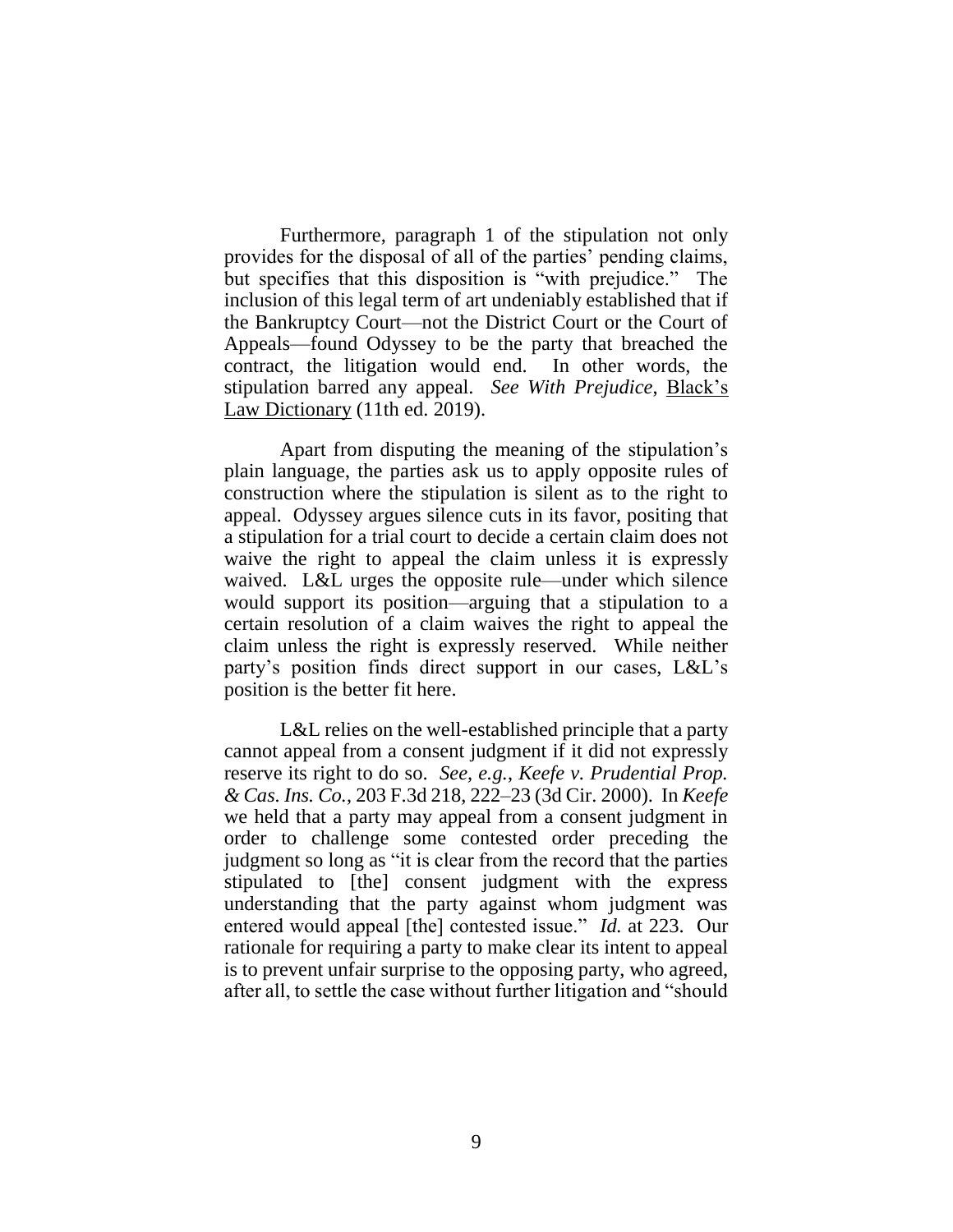not be left guessing about the finality and hence efficacy of the settlement." *Id.* (quoting *Ass'n of Cmty. Orgs. for Reform Now v. Edgar* ("*ACORN*"), 99 F.3d 261, 262 (7th Cir. 1996)).

Odyssey correctly points out that the stipulation here is not a consent judgment as it was in *Keefe*. There the parties stipulated to a judgment in favor of the plaintiff with the understanding that the defendant would then appeal to seek review of a *previous* order—specifically, an order denying summary judgment to the defendant. 203 F.3d at 220. Here, by contrast, the stipulation was entered before trial, setting out the effect that a *subsequent* determination at trial would have on the proceedings—specifically the determination that Odyssey was the breaching party.

We conclude that this distinction makes no meaningful difference. In both instances the parties have agreed to resolve and end the litigation based on the Court's determination of a contested issue. The parties did so in *Keefe* after the District Court decided the contested issue; here the parties did so prospectively, that is, before the contested issue was decided. But the rationale for the rule in *Keefe* applies equally in both circumstances: a party that agrees to resolve and end a case and thus gives up its right to press its claims or defenses in exchange for finality—should not be left guessing whether the opposing party can appeal. Rather, the party seeking to appeal must make its intent to do so clear at the time of the stipulation.

For its part, Odyssey relies on cases from our sister circuits that it contends establish a different rule: where the parties have stipulated that a trial court will decide a certain issue, the right to appeal must be expressly waived. *See, e.g.*, *In re Deepwater Horizon*, 785 F.3d 986, 997 (5th Cir. 2015); *Montez v. Hickenlooper*, 640 F.3d 1126, 1132 (10th Cir.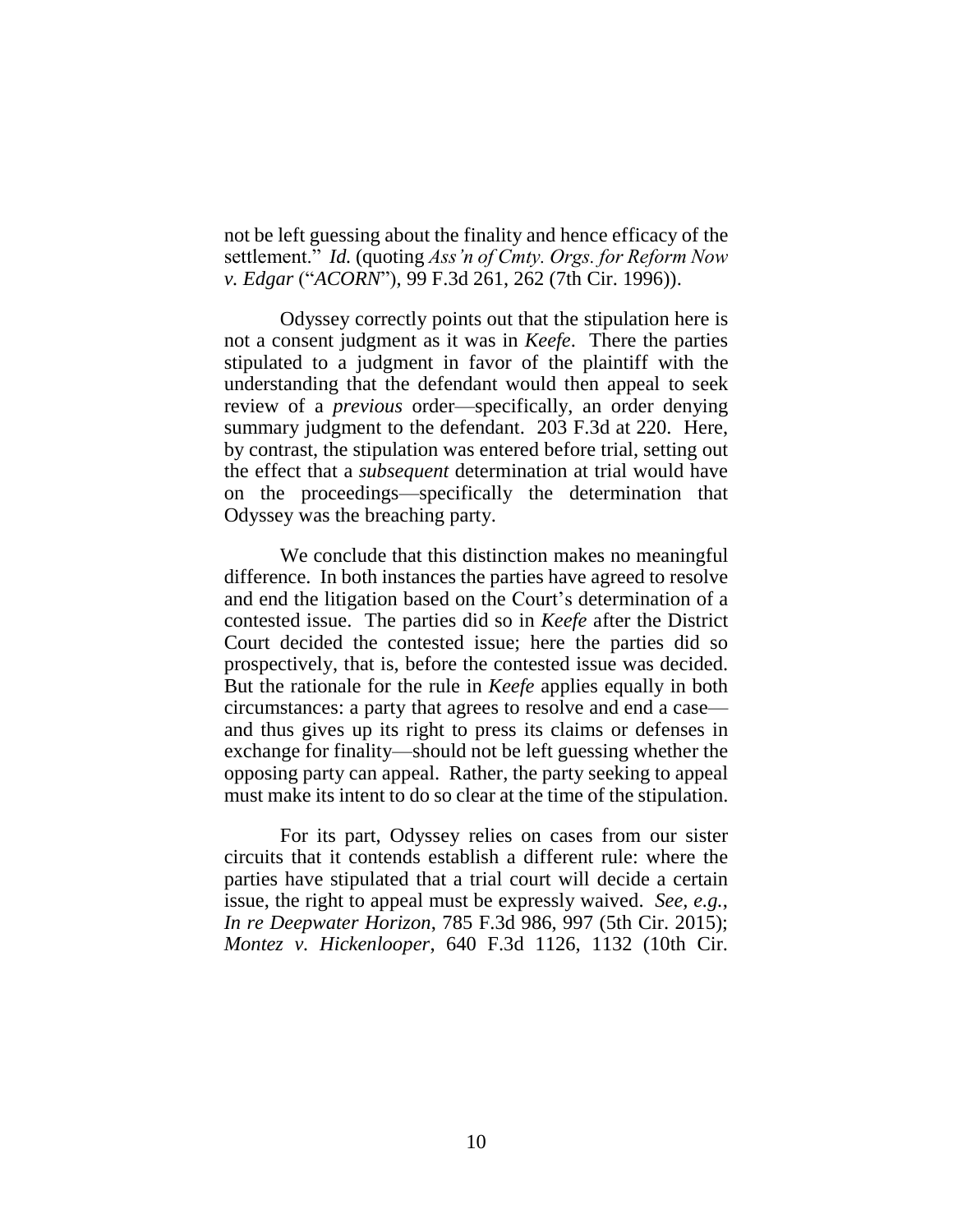$2011$ ).<sup>3</sup> But even assuming these cases are persuasive, they are distinguishable in a significant way: they involve class-action consent decrees, in which the parties established a dispute resolution procedure for addressing individual class members' claims over which a district court was made the decisionmaker. *In re Deepwater Horizon*, 785 F.3d at 989; *Montez*, 640 F.3d at 1129.

The interest at stake in those cases was different from that at issue here. In class actions, settlement agreements cannot be approved unless the court determines that they are "fundamentally fair, reasonable, and adequate," the purpose of

In *Nicholson* the parties stipulated that the defendant would deposit a check in escrow to satisfy "any [j]udgment that may be rendered . . . in favor of plaintiff." 320 F.2d at 12. We held that this stipulation did not waive the defendant's right to appeal the judgment. *Id.*

In *Anderson* the Court entered summary judgment in favor of all defendants except one (Kravitz), who had failed to move for summary judgment even though the claims against her turned on the same issues. 888 F.2d at 990. Recognizing this oversight prevented an immediate appeal, the plaintiffs and Kravitz stipulated to entry of summary judgment for Kravitz. *Id.* We held the stipulation did not waive the plaintiffs' right to appeal and had merely "cure[d] a procedural problem." *Id.* at 991.

<sup>3</sup> Odyssey also relies on two of our decisions, *Nicholson v. Altona Corp.*, 320 F.2d 8, 12 (3d Cir. 1963), and *Anderson v. White*, 888 F.2d 985, 990–91 (3d Cir. 1989). Both are distinguishable, as neither involved a stipulation setting the process for resolving and ending the litigation.